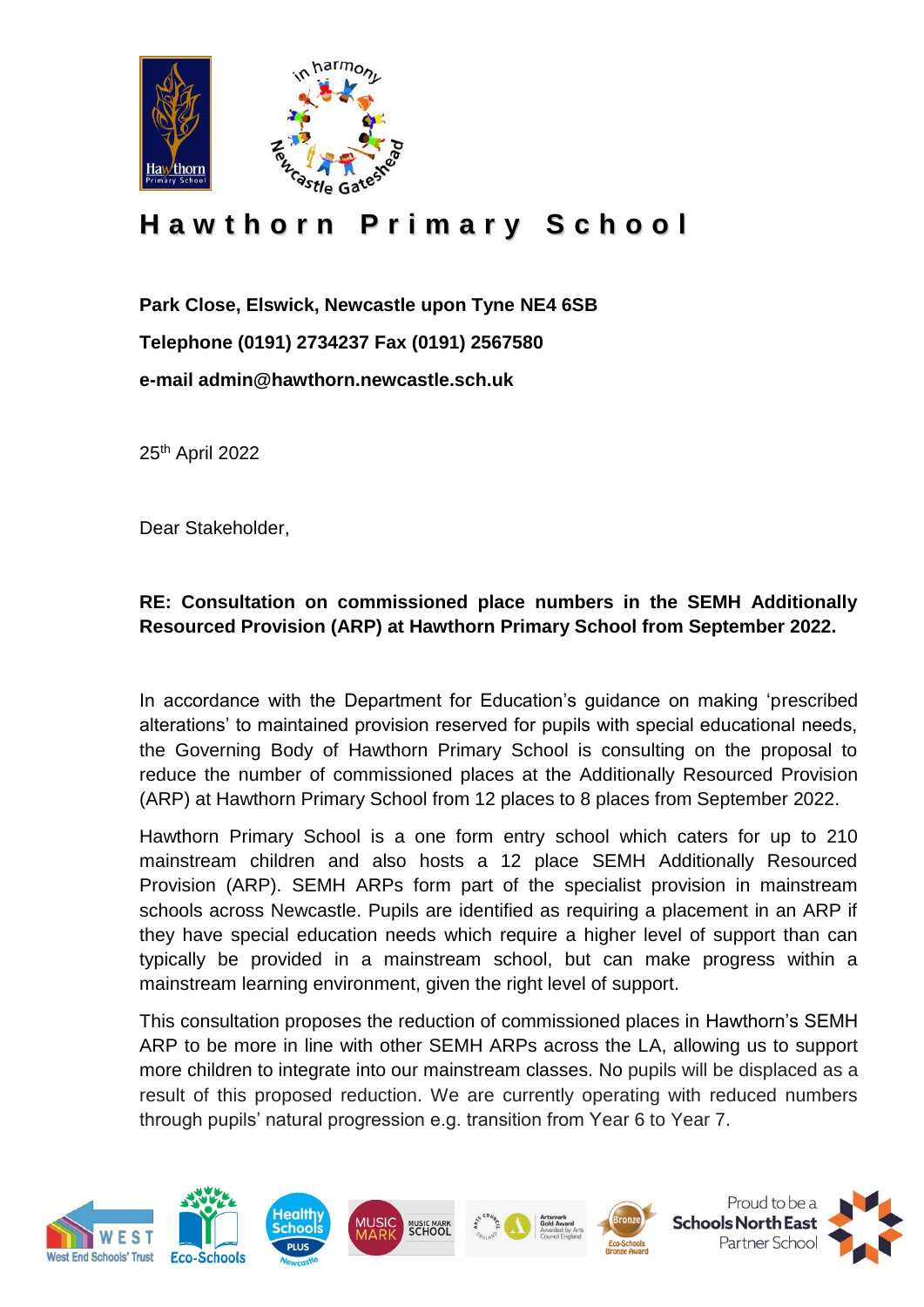Hawthorn Primary School would like to give all those involved with the school the opportunity to share their views before we proceed to the next stage of the process. If you would like to share your views, you can complete the online consultation response form from our school website, paper copies are available in the school office, responses required no later than 3.30pm on Monday 23<sup>rd</sup> May 2022. and email to [admin@hawthorn.newcastle.sch.uk](mailto:admin@hawthorn.newcastle.sch.uk) or submit a paper copy (attached) directly to the school by no later than 3.30 pm on Monday 23rd May 2022.

Following this consultation and the consideration of responses by the governing body, the outcomes will be published on the school's website.

Yours sincerely

pre dule.

Jane Dube Head Teacher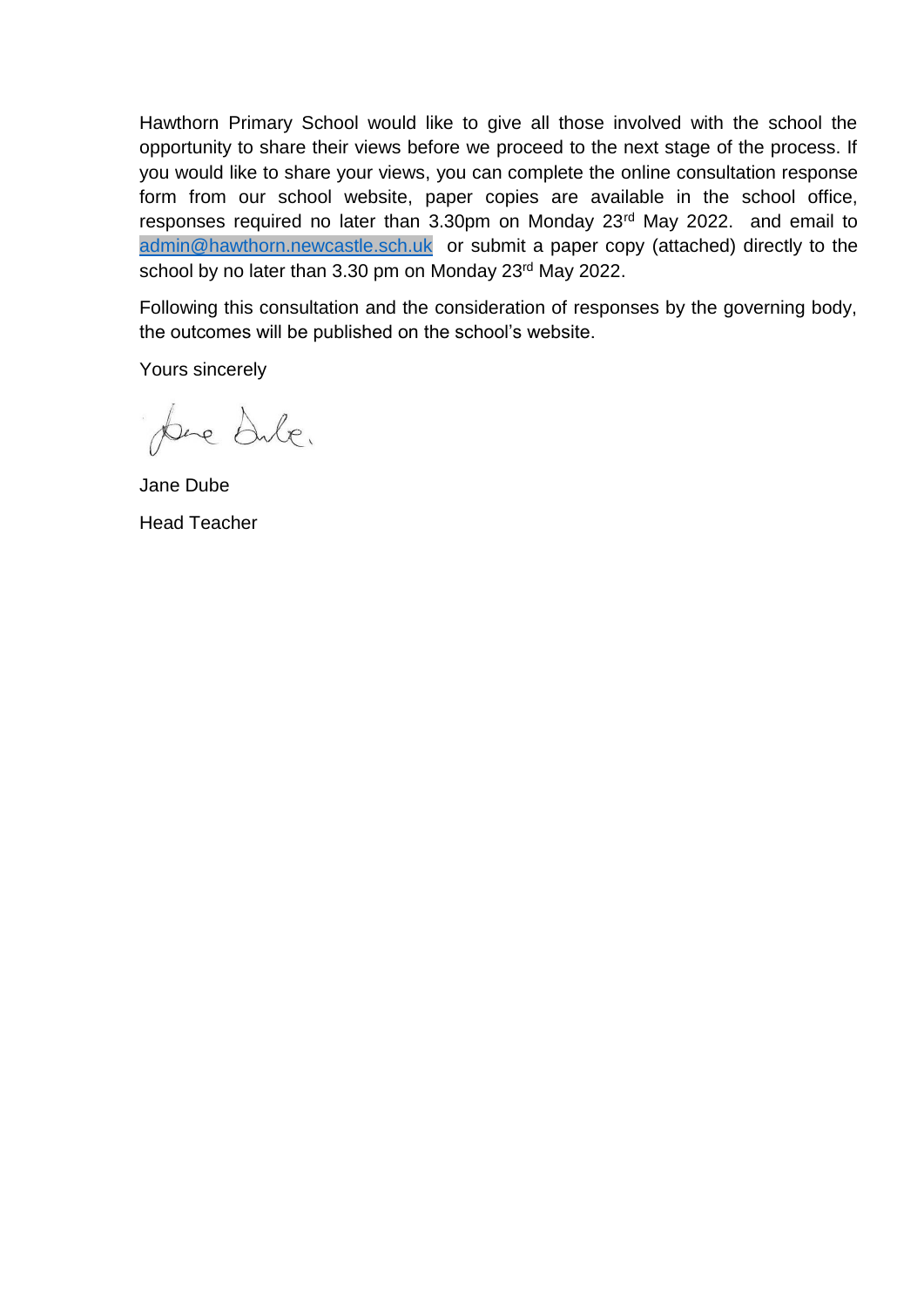Public Consultation Comments Form:

Name (Optional): …………………………………………………………………………...

Postcode: ……………………………………………………………………………...........

We would like your views on the proposal to reduce the number of commissioned places at Hawthorn's SEMH ARP.

**1)** Do you support the proposal to reduced commissioned numbers at Hawthorn SEMH ARP?



**2)** Please tell us your reasons for supporting / not supporting the proposed reduction in ARP numbers.

**3)** Do you have any questions or concerns relating to the proposed reduction in ARP numbers?

**4)** ROLE (Please indicate all that apply)

| Parent/carer of child/children at Hawthorn Primary School              |  |
|------------------------------------------------------------------------|--|
| Parent/carer of pre-school age child/children                          |  |
| Parent/carer of child/children at West End Schools Trust School (WEST) |  |
| Parent/carer of child/children at another school                       |  |
| Local resident                                                         |  |